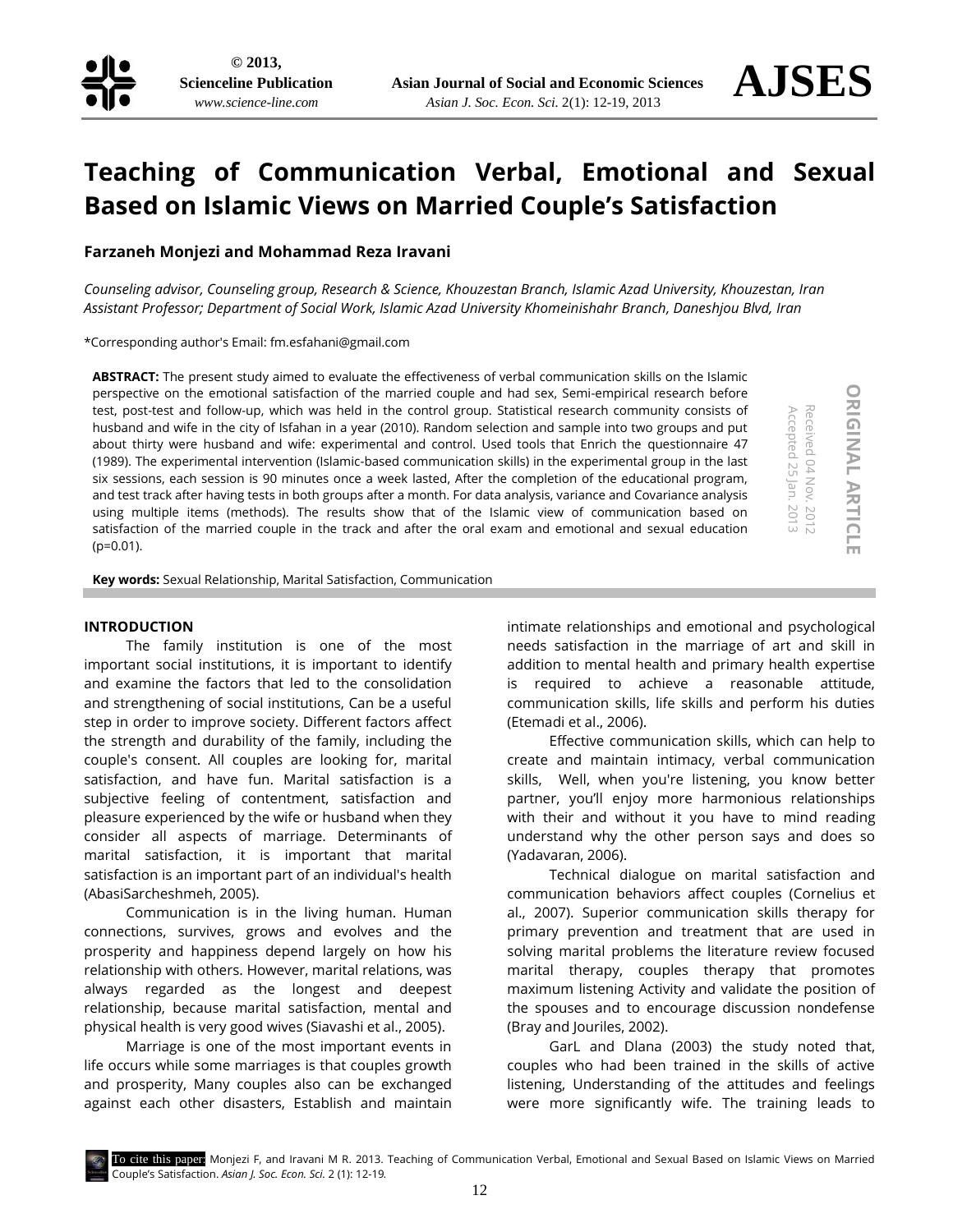increased marital satisfaction enhance communication and empathy was increased.

Sternberg (Khamseh et al., 2008) in their model, the triad of love, intimacy feel different with regards and that equitable participation in family life, your intimacy will follow (Waring, 2004).

Intimacy between couples sharing of ideas and values, shared activities, sexuality, understanding and loving acts knows. Enjoyment of intimacy among married couples, it is important to create stable marriages and avoidance of intimate relationships, are the factors that lead to failure in family life (Blome, 2006).

Also express the quality of intimacy between the two genders is different. Hook, Gerstein, Detterich and Gridly (2003) the research concluded that women's intimacy, to show love, affection and warm feelings and more Men and intimacy show, participate in activities, physical contact, intimacy and sexual behavior in spending time.

One of the purposes of marriage is sexual needs. Sexually active couple is just one example of the interaction and obviously the satisfaction of sex is closely linked to the overall relationship between husband and wife. A sexual problem may have a deleterious effect on public engagement couple (Salarifar, 2008).

McNulty et al. (2008) the study showed that physical attractiveness and sexual satisfaction, and ultimately the formation of relationships between couples in marital satisfaction is important. Couples who had the same charm, the charm they had no role in behavior and spousal consent. That woman was more attractive than their husbands, couples, couples in relationships had a positive attitude. But those whose husbands were more attractive than their husbands' negative communication behavior. According to Beck, one of the highest numbers of problems related to sexuality revolves around sex, time and quality satisfaction rounder. Couples often disagree about the frequency of sex, and when they find it. His opinion, too often pride plays a role in sexual relations. Female and male perceptions of female masculinity is associated with the opponent reactions, Feeling of warmth, acceptance and joy to be mutually reinforcing and reducing the feeling of love, lust, intimacy and acceptance of its debilitating (GharachehDaghi, 2003).

The effect of religiosity on marital satisfaction research Khodayarifard et al. (2007) is verification.

Hu et al.(2005) As reported, the religious attitude can be effective in relation to marriage. It includes guidelines for religious life, beliefs and values system provider. Features that make can affect the marriage. The difference is that the study of literature, association verbal content of training sessions, emotional and sexual Quranic verses and sayings of the Prophet and the Imams had been set. Most research and related studies demonstrate the importance of communication skills in marital satisfaction and marital satisfaction of couples are together.

Garfield (2010) In their study using a direct expression of emotions, get feedback and develop friendship skills.( transmission, Communication, Commitment) Increased emotional intimacy in men. Alexandra et al. (2008) Self-disclosure and empathic response to the conclusion that the most important factor in creating intimacy between couples. But the manner in which spouses are working sincerely to intrusion behavior is different for the two sexes.

Tolsted and Stokes (2007) to investigate the relationship between physical intimacy, emotional and verbal dealt with marital satisfaction, the three of devotion to the conclusion that the strongest predictor for marital satisfaction and the thoughts and behaviors are conducive to a good scale. Verbal and emotional intimacy with physical intimacy predicted marital satisfaction has a greater share. McCarthy (2006) have examined the relationship between marital satisfaction and sexual satisfaction and concluded that the sex is good, marital satisfaction increases. On the other hand, when sex is not doing well, others affect the relationships wives. Increasing sexual intimacy within marriage is vigorously .Khojastehmehr et al. (2012) Have investigated the role of perceived fairness, and marital quality. Results showed that perceived fairness has a positive effect on marital quality. The issue of fairness is emphasized in Islam .Khoshkharam and Golzari (2011) Married students tested positive affect on marital satisfaction. Concluded that positive affect to creativity, flexibility, problem solving, and communication and also increases the efficiency and accuracy in decisionmaking. The result is a creative and flexible way to increase pleasure and lovemaking are looking for new ways to solve problems and thus leads to increased sexual satisfaction. Kermanimamazandi and Danesh (2011) the religious attitude adjustment marital marriage began. To the conclusion that the religious attitude adjustment marital been married effective. Results indicated that marital adjustment (gamut sex) in religious attitudes among high, low and medium. Unlike the rules can be deduced that sexual relations between husband and wife is giving special importance. These people knew the sex evil things that they refused to talk about it.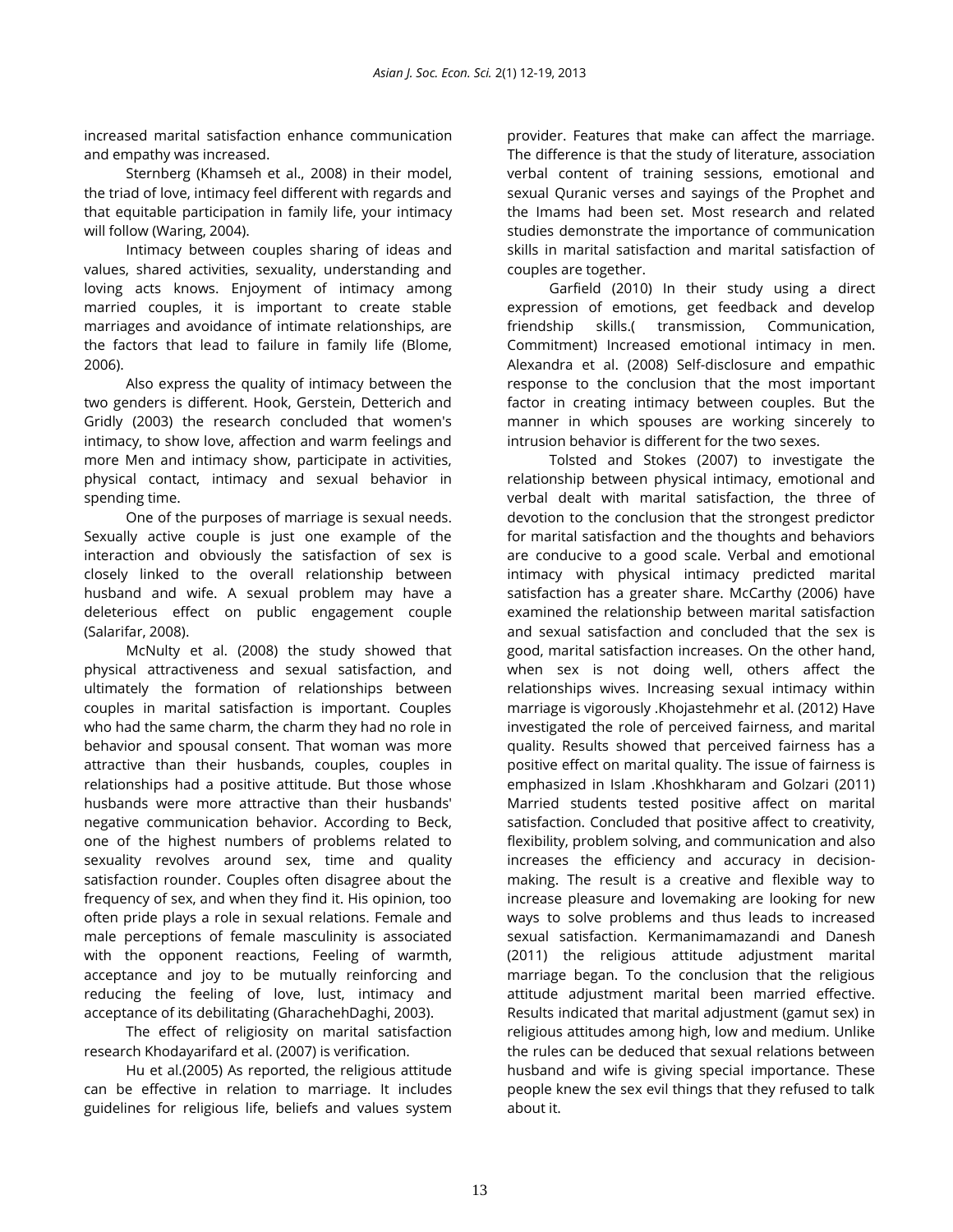In the Qur'an (Noor 24) verbal and nonverbal communication is addressed component of strengthening the family and the strength of such behavior can be verbal, non-verbal aggression and softness language (Loghman: 19 - Taha: 46) and calling each other names and titles pretty well noted. Feelings, gift, Greeting (Hashr: 23) and the like can help couples become productive relationships (Jadidi et al., 2010).

Verbal communication, the factors that create understanding, is of critical importance. Couples who know how to use expressions and words to express meaning, Are well paved, his path in life. Each word or word is a kind of mental and emotional load, and the obvious and lasting impact on the listener leaves. A successful verbal communication, relationships that foster the growth and prosperity and happiness in life (Hosseini, 2010).

In the Qur'an (Ghesas: 34) the influence of the word is mentioned. Also (Dekhan: 58-Ahghaf: 12) this refers to people who actually speak the language, it becomes more understandable. One of the factors affecting verbal communication, judgment and forecast, sometimes those things as an expression of the meaning of words, involves judgments that are used and this causes unwanted, turning to arbitration (Salarifar,2008). In the Qur'an (Ghiamat: 16) with hasty judgments and estimates have been warned. Also (Noor: 15) People talking without knowledge is forbidden and it is considered a serious crime.

Sound and tone of the speech, in the speech and its effect in the listener's role is to be pleasant, the sound track is softened, words to be enchanting. Accustomed to this way of speaking and queen, it needs to be practiced and circumspect spouses and gentle nature, it must bring the action in his daily life (Amini, 2004).

Imam Ali (AS) says: "good words, because of the abundance of wisdom, and gentle words of the righteous." In the other words, Imam says if your tongue into a pretty bad habit to blame stays safe. For men, it is important to note that they often cannot be used to treat women with stress and violence, Man through emotional conflicts that cannot seem to attract women to him, fascinated (Amini, 2004). In the other words, relationships, superior seeing his, and arrogance (Alasra': 37) is a factor in the dispute. Arrogance often occursin the individual postures. It seems self-centered and denial of the uniqueness of others, from family life is important for understanding and cooperation (Salarifar, 2008).

Other factors in the selection of verbal communication reticence and accountability, the attractiveness and effectiveness of signs and words that are least satisfied with the best words choice. Verbosity and lengthy speech, in addition to the object and purpose of man gradually away, the wife is tired, bored and boring; because one often gets repeated and repeated with the Holy Imam Ali (AS) is boring (Akbari,2004).

Talk time In the word impact is important. Fatigue, boredom, sickness, take a good heart and embrace one another's speech. The Holy Imam Ali (as) heart is always ready to words and talk, I go to him, is a state of joy and accepting (Akbari, 2004).

More effective than verbal communication, "love" to each other. Love the clear favorite to heart; But the different languages and showed compassion. When a woman is faced man with love, passion and wanted to show his wife over the past and his motivation to work more and more men are serving. Hence the Prophet (AS) said: Someone tells her: I love you; these words will never be out of his heart (Kashefi, 1997).

In the tradition Imam Ali (AS) says: "However, women can compromise and tolerance." Imam Sajjad said: "Good speech, a lot of money and provisions of the will; The popularity of In the family and entering heaven (Hosseini et al., 2009).

The effects of verbal communication, the lark, the messenger of Allah (PBUH) said: All gaming and entertainment vicious and wrong practice is recommended that they play and joke with his wife. Joke of good morality arises (Horolameli, 1988). These traits are what good wives, as part of their daily lives it's so light and the fatigue life and the lives of other people who are outside, it is worthwhile to worship (Sharif Ghoreishi, 2003).

Addressing each other as well as the stability and lively life is important. Call type, indicating that the relationship verbal and leading a healthy and productive emotional connection or association is cooled and strained. When couples meet with a prefix or suffix to the name of the desired or appropriate, or hear tone pleasant and relaxing, besides being exhaustion and heartache of her life and do you, do you understand him, you love him;(Kashefi, 1997) In the Quran (Nesa: 86) Found that, When someone praised you and say hello, say hello loved it and the answer better than it or like it, calculating that everything is God. Because Islam, all Muslims a lesson of love, especially the couple, Order the audience to name call and call the word, and let him appear more like (Mostafavi, 2006).

Muslims greet each other, creating familiarity and intimacy that, hatred, and their opacity eliminates, thus, familiarity and intimacy, and intimacy in couples who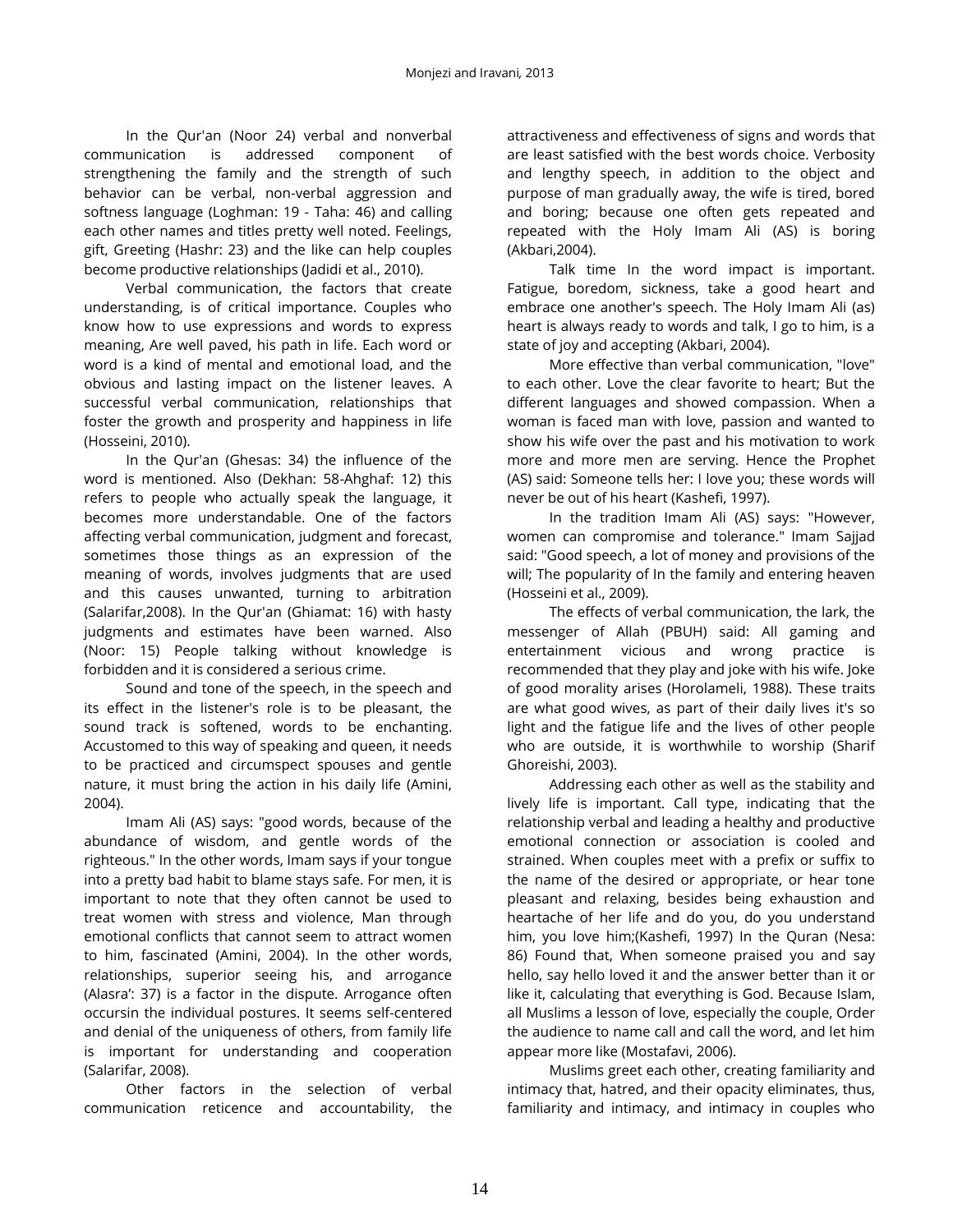need more, the order must be more to follow. And in greet each one takes precedence over another.

Imam Ali said: Word of the tongue smoothly and say hello used to do; so many friends and enemies are few.

The Prophet said: The most helpless of people is one who is unable to pray and curmudgeon who has the most people, and say hello hesitate to insist (Mostafavi, 2006). Very attractive and passionate relationship builder hostility between the spouses in the form of prayer for each other, are placed. Prayers read as (Forghan,74) O Lord, give us wives and offspring the joy of our eyes. Go ahead and make us pious leader is effective in strengthening relationships (Akbari,2004). In discussing the relationship between emotional traits affecting the integrity of the family that is the basis of trust and relationships. Dishonesty In the couple, family room leads to distrust and cynicism and provides background to the dispute and God(Nahl,105) People believe that the criterion of truth (Hosseini et al., 2009).

Imam Ali (AS) said: Honesty and truthfulness, and adorn the human being is the root and basis of faith. The Lord is, there is love between couples can relax together. The principle of family life, there is a calm and loving atmosphere and the members of the couple should try to come to peace and the day to day emotions and love to be more. God created human being. Define their needs and interests when they meet each other, there is little relationship between them, the whole family plays an important role in providing expedient (Heydari, 2008).

The Qur'an (Ahzab: 19) of the bite of and bitterness of tongue mentioned, because it is jealous. Men and women shall enjoy beauty of the tongue used; the tone is sweet and catchy words, Words, the benevolent and compassionate and intentions and evil intentions may not get the words. The Quran (Nisa: 19) states that "any woman can compromise and tolerance (Hosseini, 2009).

Beautiful tone and avoiding abusive and violent to the extent that the recommendations of our leaders, Imam Sajjad as it brings many provisions and the popularity of the family to enter Heaven (Ghaemi Amiri,1994).

Some people are fascinated by the character of the others and expect them to be good and do nothing to help the people and character of the creditor and the receiver, and God always (Najm: 32) says: "Do not vainglorious" and will discourage people from doing this. Imam Reza said: Whoever does not thank the slave that he has good the place has not, thank God, the Exalted and the Sublime (Majlesi, 1993).

So thanks and help the couple to each other, the intimacy between the two of returns based. The smallest word of thanks that this is their tongue, the greatest and most profound psychological effects on the opposite side of leaves (GhaemiAmiri,1994). Good ethics is one of gratitude and thanksgiving, The password is attracting charity, Even God, who, no longer need the acknowledgment of the favor favors as a condition of continued and (Ibrahim: 7) states: "If you give thanks, I will increase my blessings." Imam Ali (AS) said: thank explains the intent of the tongue. Socialization is one of the good effects against greetings to others; it does give a better answer. Sadness and shock at the time, asking why they are trying to fix it and compensate Ghaemi Amiri, 1994).

## **The research question**

Are verbal communication skills, emotional and sexual satisfaction with marital couples Isfahan Islamic approach is effective?

#### **Research hypotheses**

Communication skills, verbal, emotional and sexual satisfaction with marital couples Isfahan Islamic approach is effective.

#### **Method**

Methodology, statistical population, sample and sampling method: The research design was a quasiexperimental pre-test and post-test and follow-up control. The population of married couples over a period of 3-7 years in Isfahan in 2010,Through advertisements in local newspapers, voluntarily communication skills training from an Islamic perspective on marital attitudes held at the Centre participated. Among the volunteers, 90 pairs of research criteria were selected and Enrich Marital Satisfaction questionnaire pre-test questionnaire. The 30 couples inpre-test scores were one standard deviation below the mean, Selected randomly assigned to experimental and control groups were replaced.

## **Methods and Analysis**

Intervention trials in three sessions of 90 minutes each were conducted on groups. The control group received no intervention. On the Quran verses and sayings of the Prophet and the provisions of this prayer meeting was arranged and was approved by the faculty. The content of the training sessions is as follows: First session:

Meet the members were talking to each other about how meetings. The purpose of marriage between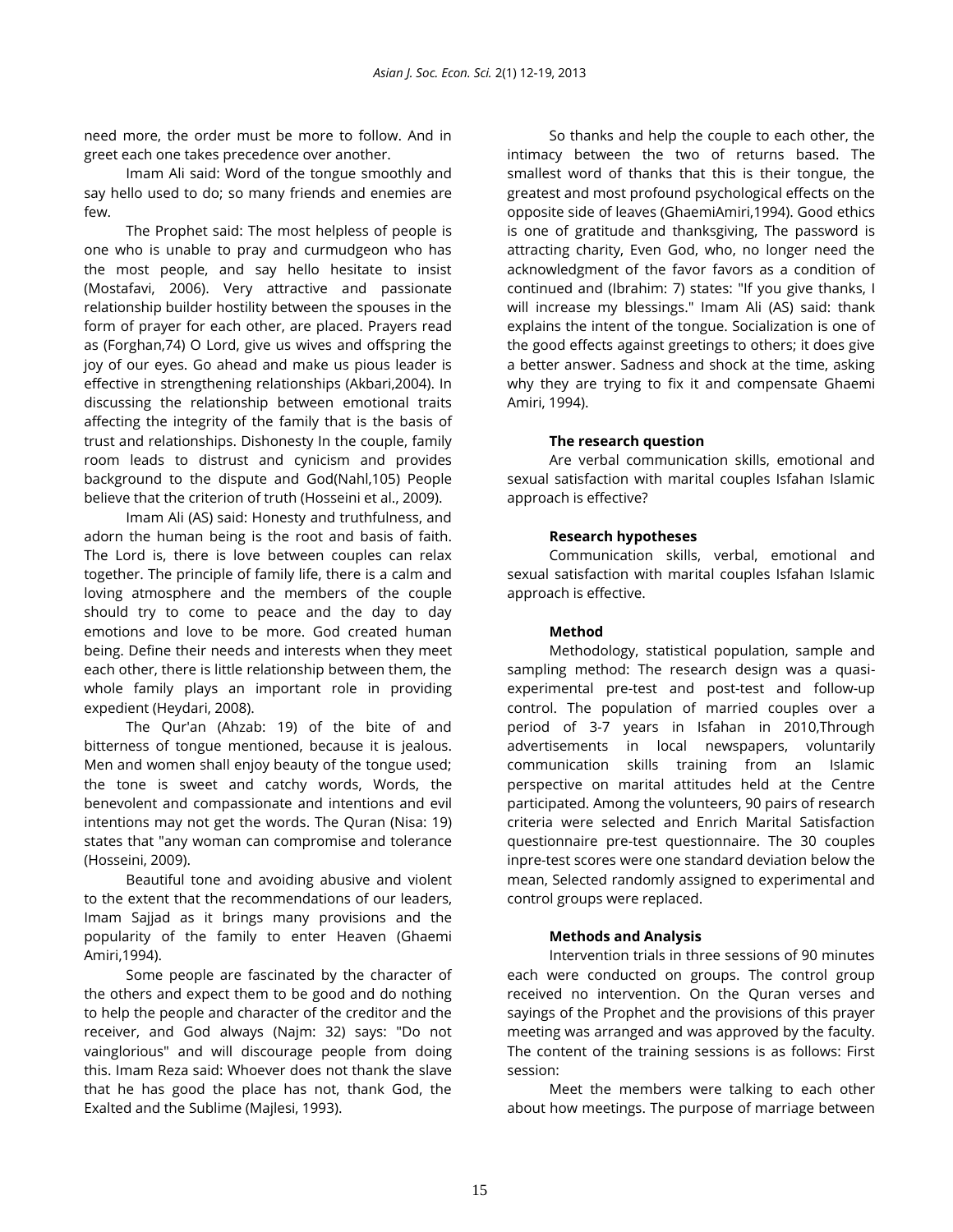men and women and couples mutual rights from an Islamic perspective was discussed. In the discussion of the concepts of reciprocal rights (Baqarah: 228), Duties of Man (Baqarah: 34), Companionship and love (Nesa: 19) and maintain modesty (Nesa: 34) was used.

Second session: The importance of effective communication and its role in marital satisfaction, unhealthy methods were discussed. In this discussion of the implications of welcome and escort (Nesa: 86), Smooth tongue (Baqarah: 83), Honesty (Nahl: 105), Adhering to commitments (Moemenoon 8, Maarej: 32), Interview excerpts (Nahjolbalaghe - H 193); Gratitude and thanks (Ibrahim: 7), Talk time (Ghorrarolhekam, vol 2, p 331), Sarcastic (Hajarat: 12), Blame (Ghorrarolhekam, vol 2, p 42).

Abuse and invective (principles of al-Kafi, vol 2, p 325), Softness tongue (Taha: 46), Judgment (Noor: 15) were used. The third session: Associated with a variety of entertainment shared intimacy, sexual and spiritual relationships are discussed from an Islamic perspective. In the discussion of the concepts of love (Romans: 21), Forgiveness (Makarem al-Akhlaq -219), Whitewashing (Baqarah: 187), Fidelity (Baqarah: 177), Good speculation and optimism (Ghorrarolhekam, vol 3, p 388), Intimacy and rational deliberation (Ghorrarolhekam, No. 4270), Sexual intimacy (Bihar al-Anwar, vol 71), Time intimacy (Vasaelo AL-Shieh, vol 2, p 225), Gift giving (Hashar: 23),Speaking people (Dokhan - 58) was used.

Fourth session; Couples will review and discuss the factors that make a difference in terms of virtues and moral corruption of the title. The topic of Islamic concepts of unbelief (Baqarah - 187); Humor (Baharoalanvar, vol 103, p 226), Soft tongue (Imran: 159), the patience of (Baharoalanvar, vol 100, p 244), Stay away from cynicism and despair (Ghorrarolhekam, vol 3, p 388) was used.

Fifth session; Of Islamic management, family titles like: Hierarchy of the family, the advice, keep the family system, and economic issues such as waste of time, was to communicate with relatives. In the discussion Of Islamic the concepts of family management (Nesa: 34), Being modest (Baharoalanvar, vol 100, p 244), Contentment (Alasra': 27), Socialize with family (the poets: 214), Need to communicate with relatives and friends (MostadarekAlvsael, vol 15, p 239), against responsible relatives (Nisa: 1), Reconciliation and reform of individuals (Hajarat, verse: 10) were used.

Sixth Session; the Islamic parenting topics such as: Expression of love, cute child model, error ignore, playing with children, fidelity, escape with the obstinacy of a child, avoiding spoil, and encourage the child to

punish mentioned. This issue of children's rights in Islamic concepts (MostadarekAlvsael, vol 2, p 618), Need to express affection and love for children (Makarem al-Akhlaq, 219); Playing with children (Vasaelo AL-Shieh, vol 5, p 126), avoiding the extremes of love (Al-Imran: 188), the child's ability (principles of al-Kafi, vol 6, p 50), To fulfill that promise (Makarem al-Akhlaq, p 219) was used. At the end of the session, and a month later, both test and control groups completed the Marital Satisfaction Inventory. Data obtained from the pre-test, post-test and follow up through multivariate analysis of variance and covariance (Mankuva) was analyzed. Data analysis was performed using the software SPSS15.

## **Research Tools**

Questionnaire of 47 questions, ENRICH Marital Satisfaction: Olson the questionnaire was used to assess marital satisfaction and believes that each of these issues in relation to questions of subject matter. In this paper, the three components of communication, verbal, emotional and sexual violence were used. Five-choice questions are (Strongly agree, agree, neither agree nor disagree, disagree and strongly disagree). And the option is granted from one to five points. Cronbach's alpha reliability test, by Oliae, 0.91 is reported (Oliae,2006). Also Mahdavian (1997) about the validity of the work using the Pearson correlation coefficient test and retest ENRICH (one week interval) Reliability test for men 0.93 and for women 0.94 and for men and women 0.94 won. In this study the reliability coefficient, Cronbach's alpha equal to 0.82. To test the validity of this Sanaei (2000) showed that all subscales of the questionnaire ENRICH satisfied and dissatisfied couples distinguishes and this shows that the question of validity is of a good standard.

The correlation of family satisfaction questionnaire scale from 0.41 to 0.60 and the life satisfaction scale from 0.32 to 0.41 that is a sign of validity (Sanaei and Bagherinejad,2003).

## **DESCRIPTIVE FINDINGS**

As shown in Table 1 is considered, Mean and standard deviation scores on verbal communication varies couples participating in the test and control groups at pre-test and post-test is indicated the mean score of the experimental group increased from pre-test (10.47) to posttest (11.93) and this is followed by an increase in test scores (12.2).

The mean score of the experimental group pretest variable emotional connection (21.13) to posttest (26.63) increased and is followed by an increase in test scores (27.37). The sexual relationship variable, the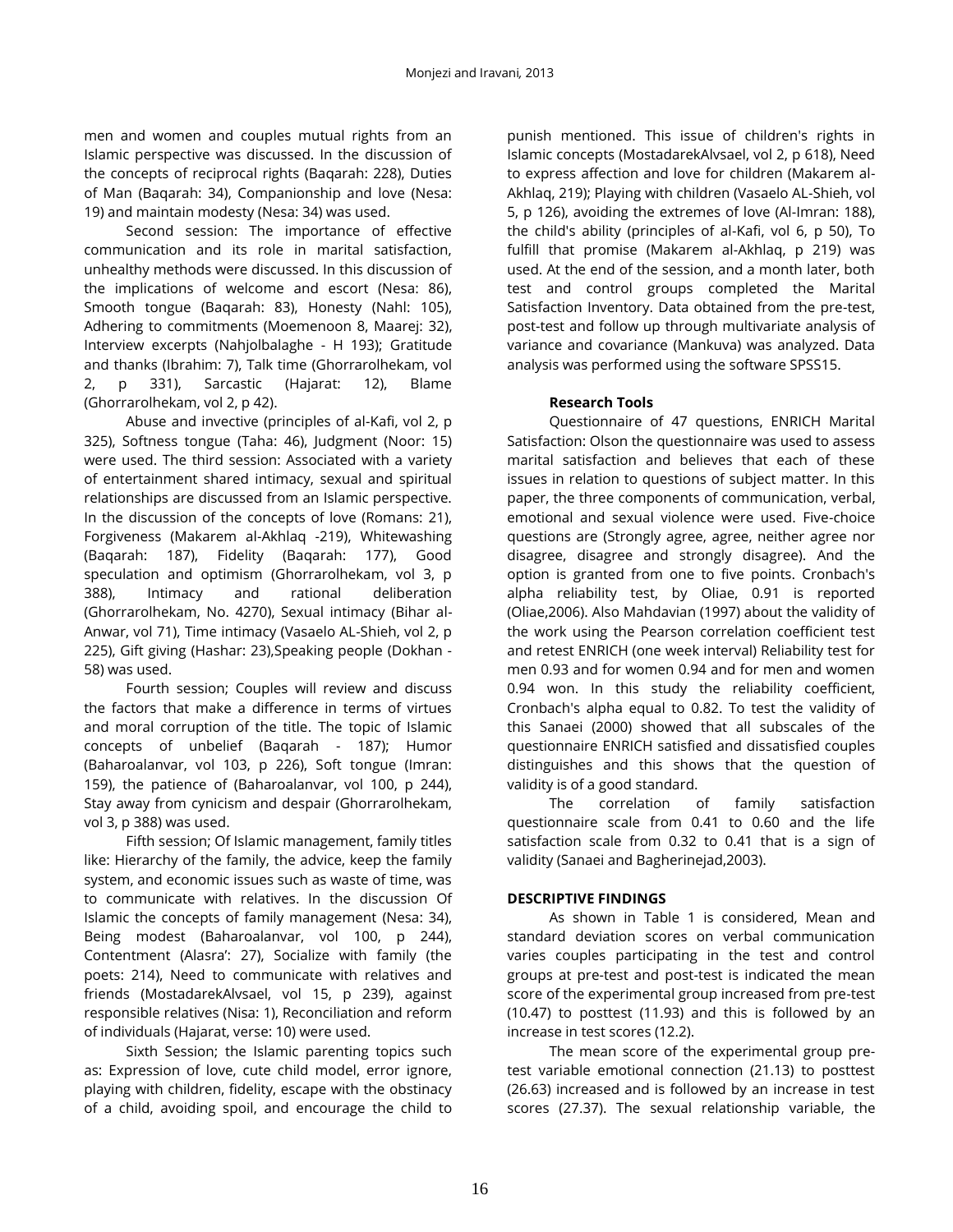mean score of the experimental group, the pretest (13.13), to the post-test (15) has increased. Follow this increase in test (15.13) is reached.

The test results show that the method of teaching approach on the relationship verbal, emotional, sexual, is affected. Also, according to the results of the test indicated that the training itself still retains a month

after the intervention. But in the control group, the mean of the three variables is reduced.

Assumption of equal variances in the two groups Under this assumption it is assumed that the variance of the scores of the two groups is equal and there is no statistically significant difference. To test this hypothesis test is used levenes test.

| Table 1. Mean and standard deviation of the components of marital satisfaction in the pre-test and post-test and follow- |  |  |
|--------------------------------------------------------------------------------------------------------------------------|--|--|
|                                                                                                                          |  |  |

| ີ                       |             |         |       |                       |          |                       |           |                       |
|-------------------------|-------------|---------|-------|-----------------------|----------|-----------------------|-----------|-----------------------|
|                         |             | Pretest |       |                       | Posttest |                       | Follow-up |                       |
| Variable                | Group       | Number  | Mean  | Standard<br>deviation | Mean     | Standard<br>deviation | Mean      | Standard<br>deviation |
| Verbal                  | <b>Test</b> | 30      | 10.47 | 1.83                  | 11.93    | 1.76                  | 12.2      | 1.95                  |
| communica<br>tion       | witness     | 30      | 10.8  | 2.37                  | 10.59    | 2.39                  | 10.2      | 2.01                  |
|                         | Test        | 30      | 21.13 | 3.76                  | 26.63    | 3.43                  | 27.37     | 3.13                  |
| Emotional<br>connection | witness     | 30      | 22.83 | 3.76                  | 22.53    | 4.01                  | 22.07     | 4.1                   |
| Sexual                  | <b>Test</b> | 30      | 13.13 | 2.22                  | 15       | 1.6                   | 15.13     | 1.43                  |
| intercourse             | witness     | 30      | 13.43 | 2.16                  | 13.39    | 2.45                  | 13.4      | 2.3                   |

As can be seen in Table 2, Null hypothesis of equal variances for the two groups in marital satisfaction variable test is not rejected. The assumption of equal variances in both test and control groups at post-test scores for this scale was confirmed.

| Table 2. Results, livens test the assumption of equal |
|-------------------------------------------------------|
| variances in the two groups.                          |

| Valiatices III LITE LWO GIUUDS.           |  |           |                                                                                                     |                    |  |  |
|-------------------------------------------|--|-----------|-----------------------------------------------------------------------------------------------------|--------------------|--|--|
| Scale                                     |  | The first | Two degrees<br>of freedom<br>degree of Two degrees<br>freedom of freedom<br>(invoice) (Denominator) | Significant<br>(P) |  |  |
| Marital<br>Posttest 8.576<br>Satisfaction |  |           | 54                                                                                                  | 0.055              |  |  |

## **Assumption of normal distribution of scores in the sample group**

This assumption is based on the assumption of normal distribution of scores and if the sample groups derived tilting and stretching, due to the random selection of people. In this study, to test this hypothesis, Shapiro – vilk test was used. Results for hypothesis test in Table 3 are presented.

As shown in Table 3 are observed, the null hypothesis of normal distribution of marital satisfaction scores between the two groups was confirmed. The assumption of normal distribution of the pre-test scores in both test and control groups was confirmed.

**Table 3.** Results Shapiro – vilk assumption of normal distribution of scores

| Normal                    | Groups  |           | Shapiro – vilk        |  |            |
|---------------------------|---------|-----------|-----------------------|--|------------|
| distribution of<br>scores |         | statistic | Degrees of<br>freedom |  | Meaningful |
| Marital                   | Test    | 0.980     | 30                    |  | 0.827      |
| Satisfaction              | Control | 0.936     | 30                    |  | 0.069      |

## **DISCUSSION**

The present study examined the effectiveness of teaching communication, verbal, emotional and sexual Islamic perspective on marital satisfaction in Isfahan. The results of the analysis of the data revealed that learning verbal communication, emotional and sexual satisfaction with marital couples Isfahan Islamic approach is effective. The research findings Gray Field (2010), Alexandra et al. (2008); Tolestdo Stoke (2007); Mac karsy (2006); KhojastehMehr et al.(2012); KhoshMaram and Golzari (2011); KermaniMamazandi and Danesh (2010) is consistent.

Gray Field (2010) using a direct expression of emotions, get feedback and develop friendship skills, emotional intimacy in men increased. Alexandra et al. (2008) Self-disclosure and empathic responding on intimacy between couples is considered as the most important factor. Tolestdo Stoke (2007) Physical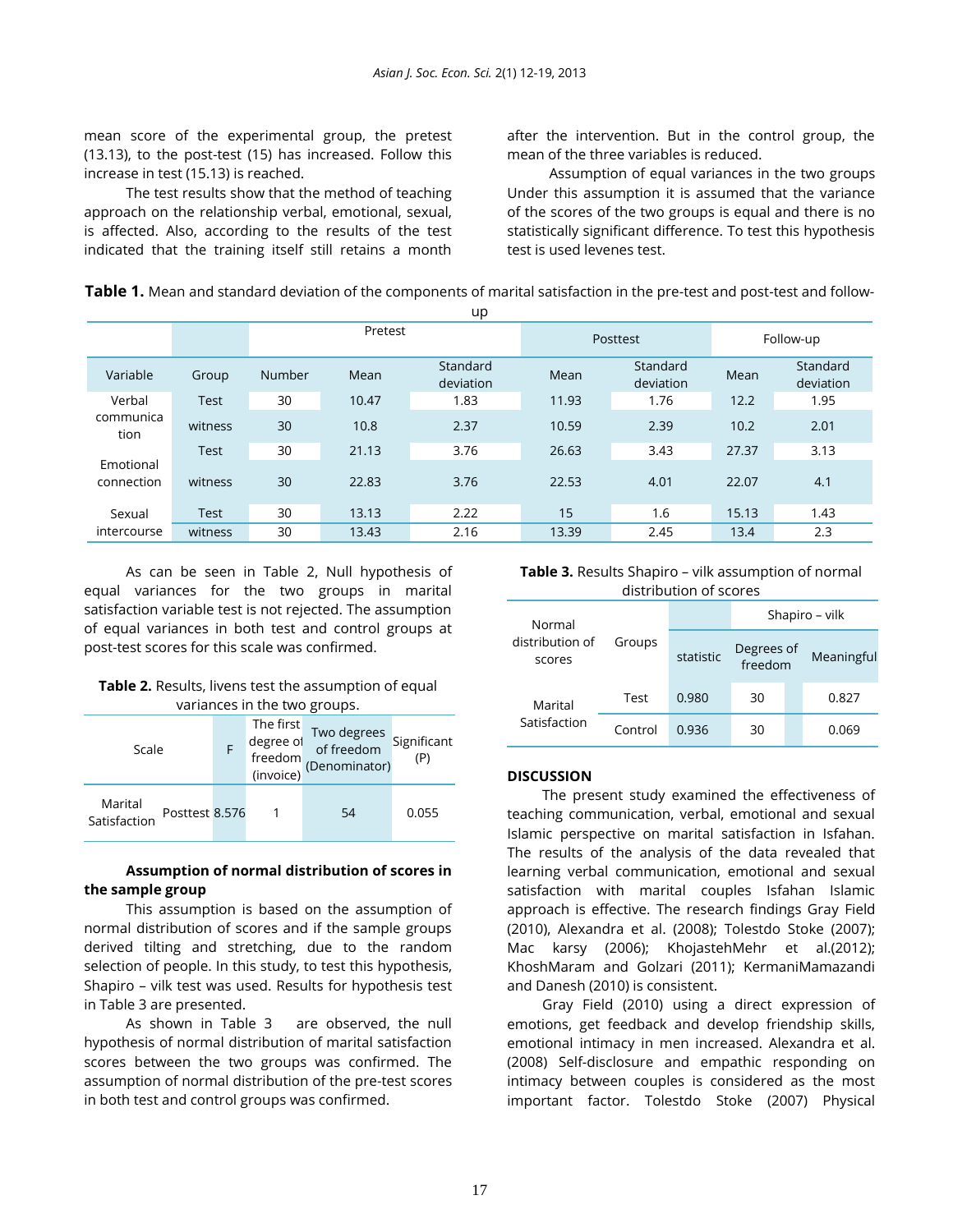intimacy, emotional and verbal marital satisfaction as the most important factor.

Mac karsy (2006) sexual satisfaction as the factors influencing marital satisfaction. KhojastehMehr et al.(2012)Showed that the perceived fairness of marital quality has a positive effect. KhoshMaram et al. (2011) Positive affect, pleasure, love, and solve problems will increase and thus leads to increased sexual satisfaction. KermaniMamazandi et al. (2010) it has been concluded that religious attitudes on marital adjustment.

According to what was said and the impact that religion has on performance. The couple's communication skills can be taught from an Islamic perspective. The couple's most important pillars of the Islamic perspectives, honesty and trust (Nahl: 105) Imam Ali socialize the means to continue the good links stated (HosseiniSoudeh et al., 2009)

## **REFERENCES**

Holy Quran

- Abasi Sarcheshmeh, A. Atari, Y,A and Mehrabizadeh Honarmand, M. (2005). Of simple and multiple relationships religious attitude, optimism and attachment styles and marital satisfaction in married men students of ShahidChamran University, ShahidChamran University Journal of Education and Psychology, Volume 3, Year 13, No. 93-110.
- Akbari,M (2004) Sweet Life, Guidelines and informative stories for young couples. Qom: publisher Golestan, Adab.
- Alexandra, E., Mitchell, Angela, M., Castellani, Rachael, L., Herrington, Jana, I., Joseph, Brian, D., Doss, Douglas,
	- K., snyder. (2008). Predictors of intimacy in couples Disscussions of Relationship Injuries: An observational study. Journal of family psychology, vol. 22(1): 21-29.
- Amini,A.(2004) Code of Ethics married or family. The nineteenth edition, Tehran: Publication of Islamic thought.
- Bagherian,M and Beheshti,S(2011) The effectiveness of communication skills training for marital marital adjustment based on the teachings of Islam, the culture of counseling and psychotherapy, second, 6: 73-89.
- Bray, J. H., &Jouriles, E. N. (2002). Treatment of marital conflict andprevention of divorce. Journal of Marital and Family Therapy, vol. 21:79-110.
- Cornelius,T.L. Alessi,G. &Shorey,R.C. (2007). The Effectiveness of Communication Skills Training With Married Couples: Does the Issue

Discussed Matter? The Family Journal,vol. (15):47-62.

- Dashti,M.M.(2000) Training courses, Nahjolbalaghe. First edition, Tehran: Research Institute Publication Amiralmomenin.
- Etemadi,A.Navabinejad,SH.Ahmadi,SeyedA.andFarzad,V. (2006) imagoterapy effect on increasing intimacy couples therapy couples counseling centers in Isfahan, Journal of Consulting and Research News, Volume 5, Number 19: 9-19.
- Garfield,R. (2010). Male emotional intimacy: how therapeutic men,s groups can enhance couples therapy: Family process, vol. 49(1): 109-122.
- Garland ,Dlana , R. ( 2003 ). Trainig married couies in lhstening skills family relations. journal of marriage and the family.Vol 30: 45-62.
- GhaemiAmiri,A(1994) Of family life in Islam. Fifth edition, Tehran: Association of Parents and Teachers.
- Ghaemi,Amiri,A(2007) Family of Imam Ali (AS). Third edition, Tehran: Association of Parents and Teachers.
- Hanler,O. S., &Genchoz,T. I. (2005). The effect of religiousness on marital satisfaction: testing the mediator role of marital problem solving between religiousness and matital satisfaction. Contemporary family therapy, vol. 27: 123-136.
- Heidari,M(2008) Religiosity and family satisfaction. Qom: Imam Khomeini Educational and Research Institute Publications.
- Hook, M.K. Gerstein, L.H. Detterich, L. &Gridly,B. (2003). How close are we? Measuring intimacy and examing gender differencees. Journal of counseling &Developmen, vol : 81,462-473.
- HorAmeli,M(1988) Vasaelolshieh. Tehran: Islamia seminary bookstore.
- HosseiniSoudeh,Seyed M and FathiAshtiani,A(2009) The role of emotional intelligence and its components in marital satisfaction compared with demographic variables, Psychology of Religion, Year 2, No. 2: 27- 49.
- Hosseini,D(2010) Healthy relationships in families. Fourteenth edition, Qom Islamic Seminary of Qom advertisers.
- intimaly to marital satis Faction . journal of counseling phycholig, vol. 30 (4):125-180.
- Jadidi,J and RasoulzadehTabatabaei,K(2010) The relationship between marital satisfaction (based on religious criteria) with emotional stability, Journal of Psychology and Religion, Third Year, No. 3: 35-50.
- Kashefi,M.R(1997) Rituals kindness. Qom: Islamic Publications, Qom Seminary.